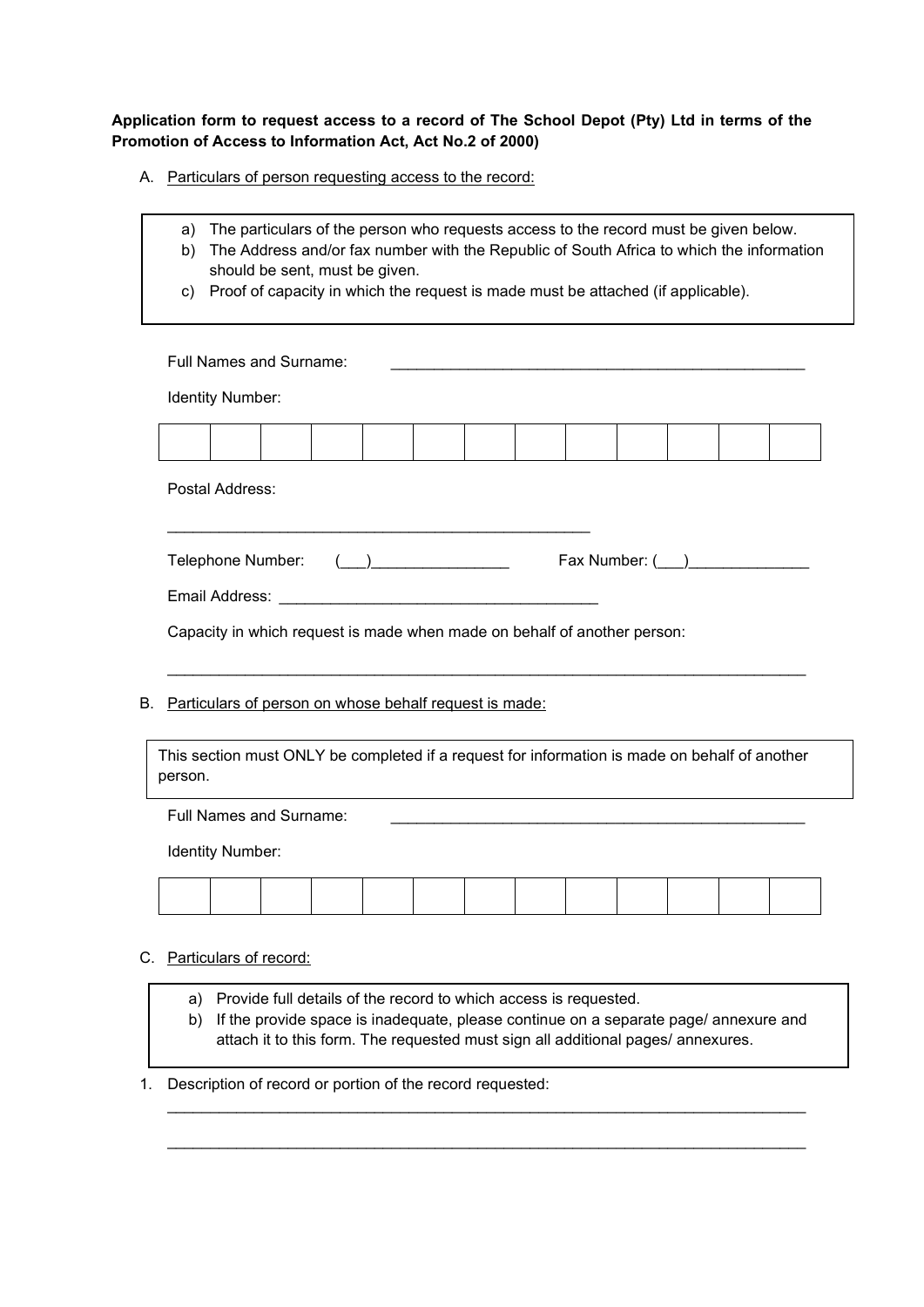2. Reference Number/ Heading (if Applicable):

3. Any further particulars of record:

## D. Fees:

a) A request for access to a record, other than a record containing personal information about yourself, will be processed only after a request fee has been paid.

\_\_\_\_\_\_\_\_\_\_\_\_\_\_\_\_\_\_\_\_\_\_\_\_\_\_\_\_\_\_\_\_\_\_\_\_\_\_\_\_\_\_\_\_\_\_\_\_\_\_\_\_\_\_\_\_\_\_\_\_\_\_\_\_\_\_\_\_\_\_\_\_\_\_

\_\_\_\_\_\_\_\_\_\_\_\_\_\_\_\_\_\_\_\_\_\_\_\_\_\_\_\_\_\_\_\_\_\_\_\_\_\_\_\_\_\_\_\_\_\_\_\_\_\_\_\_\_\_\_\_\_\_\_\_\_\_\_\_\_\_\_\_\_\_\_\_\_\_

\_\_\_\_\_\_\_\_\_\_\_\_\_\_\_\_\_\_\_\_\_\_\_\_\_\_\_\_\_\_\_\_\_\_\_\_\_\_\_\_\_\_\_\_\_\_\_\_\_\_\_\_\_\_\_\_\_\_\_\_\_\_\_\_\_\_\_\_\_\_\_\_\_\_

\_\_\_\_\_\_\_\_\_\_\_\_\_\_\_\_\_\_\_\_\_\_\_\_\_\_\_\_\_\_\_\_\_\_\_\_\_\_\_\_\_\_\_\_\_\_\_\_\_\_\_\_\_\_\_\_\_\_\_\_\_\_\_\_\_\_\_\_\_\_\_\_\_\_

\_\_\_\_\_\_\_\_\_\_\_\_\_\_\_\_\_\_\_\_\_\_\_\_\_\_\_\_\_\_\_\_\_\_\_\_\_\_\_\_\_\_\_\_\_\_\_\_\_\_\_\_\_\_\_\_\_\_\_\_\_\_\_\_\_\_\_\_\_\_\_\_\_\_

\_\_\_\_\_\_\_\_\_\_\_\_\_\_\_\_\_\_\_\_\_\_\_\_\_\_\_\_\_\_\_\_\_\_\_\_\_\_\_\_\_\_\_\_\_\_\_\_\_\_\_\_\_\_\_\_\_\_\_\_\_\_\_\_\_\_\_\_\_\_\_\_\_\_

\_\_\_\_\_\_\_\_\_\_\_\_\_\_\_\_\_\_\_\_\_\_\_\_\_\_\_\_\_\_\_\_\_\_\_\_\_\_\_\_\_\_\_\_\_\_\_\_\_\_\_\_\_\_\_\_\_\_\_\_\_\_\_\_\_\_\_\_\_\_\_\_\_\_

\_\_\_\_\_\_\_\_\_\_\_\_\_\_\_\_\_\_\_\_\_\_\_\_\_\_\_\_\_\_\_\_\_\_\_\_\_\_\_\_\_\_\_\_\_\_\_\_\_\_\_\_\_\_\_\_\_\_\_\_\_\_\_\_\_\_\_\_\_\_\_\_\_\_

\_\_\_\_\_\_\_\_\_\_\_\_\_\_\_\_\_\_\_\_\_\_\_\_\_\_\_\_\_\_\_\_\_\_\_\_\_\_\_\_\_\_\_\_\_\_\_\_\_\_\_\_\_\_\_\_\_\_\_\_\_\_\_\_\_\_\_\_\_\_\_\_\_\_

- b) You will be notified of the amount required to be paid as the request fee.
- c) The fee payable for access to a record depends on the form in which access is required and the reasonable time required to search for and prepare a record.
- E. Notice of Decision regarding request for access to record:

You will be notified in writing whether your request has been approved / denied. If you wish to be informed in another manner, please specify the manner and provide the necessary particulars to enable compliance with your request.

How would you prefer to be informed of the decision regarding your request for access to the record?

\_\_\_\_\_\_\_\_\_\_\_\_\_\_\_\_\_\_\_\_\_\_\_\_\_\_\_\_\_\_\_\_\_\_\_\_\_\_\_\_\_\_\_\_\_\_\_\_\_\_\_\_\_\_\_\_\_\_\_\_\_\_\_\_\_\_\_\_\_\_\_\_\_\_

Signed at this day of the set of the set of the set of the set of the set of the set of the set of the set of the set of the set of the set of the set of the set of the set of the set of the set of the set of the set of th

SIGNATURE OF REQUESTER / PERSON ON WHOSE BEHALF REQUEST IS MADE

\_\_\_\_\_\_\_\_\_\_\_\_\_\_\_\_\_\_\_\_\_\_\_\_\_\_\_\_\_\_\_\_\_\_\_\_\_\_\_\_